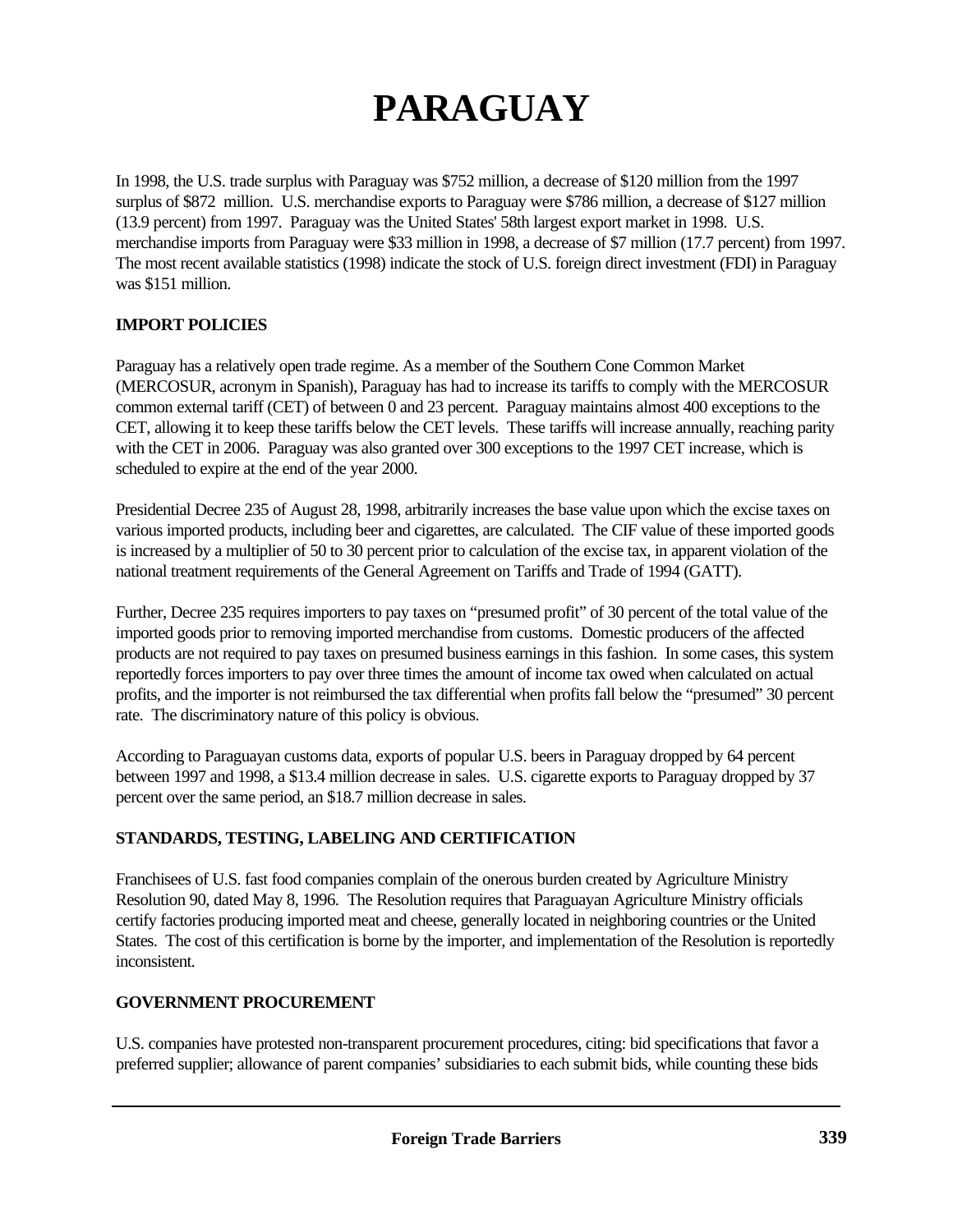#### **Paraguay**

toward the minimum qualifying bids to validate the tender process; discriminatory usage of bid procedures to disqualify a non-preferred supplier; and permitted non-compliance with tender requirements by preferred suppliers. Improving the terms of a contract once the bid has been finalized is also permitted, allowing a preferred supplier to submit an extremely low bid to win a tender, knowing that profits will be made based on future changes.

## **LACK OF INTELLECTUAL PROPERTY PROTECTION**

On January 16, 1998, the USTR identified Paraguay as a Priority Foreign Country under the Special 301 provisions of the Trade Act of 1974. On February 17, 1998, the United States initiated a section 301 investigation of Paraguay's acts, policies and practices regarding intellectual property. This investigation was extended for an additional 3 months on August 4, 1998, in light of the complex and complicated issues involved and to provide an opportunity to continue negotiations with the Cubas Grau Administration, which took office in August 1998. The extension of the investigation moved the deadline for the U.S. Trade Representative's determination in this case to November 17, 1998.

In November 1998, the U.S. Government and the Government of Paraguay signed a comprehensive Memorandum of Understanding (MOU) on the protection of intellectual property, which in conjunction with progress made by the Cubas Grau administration in this area, allowed the United States to remove Paraguay from its Priority Foreign Country status and to terminate the Section 301 investigation. However, continued high levels of piracy and counterfeiting led the USTR to determine that certain acts, policies and practices of the Paraguayan Government were "unreasonable or discriminatory and burdens or restricts U.S. commerce." In the MOU, the Paraguayan Government committed to implement institutional reforms to strengthen intellectual property rights enforcement at its borders, and to pursue legal amendments to facilitate effective prosecution of copyright piracy. Paraguay also committed to take immediate action against known centers of piracy and counterfeiting, such as Cuidad del Este, and to coordinate the anti-piracy efforts of its customs, police, prosecutorial and tax authorities. In addition, Paraguay agreed to pursue reform of its patent law, and to ensure that its government ministries use only authorized software.

Paraguay is currently subject to Section 306 monitoring, and Paraguayan implementation of the MOU has been uneven thus far. This led the U.S. Government to extend the "Special Enforcement Period" (SEP) of the MOU, scheduled to expire on March 15, 1999, by six months to September 15, 1999. The United States continues to closely monitor Paraguayan implementation of the MOU.

## **Copyrights and Trademarks**

Despite several positive steps and major seizures conducted in coordination with the affected industries from August to November of 1998, Paraguay continues to be a regional center for piracy and counterfeiting and a transshipment point to the larger markets bordering Paraguay, particularly Brazil.

In October 1998, a new copyright law was passed that is generally consistent with Paraguay's international obligations. Notable is the protection of software as a literary work. However, the Government of Paraguay has not provided adequate and effective enforcement of its laws to address the piracy problem, and in practical terms piracy remains rampant. An outstanding shortcoming of the law is the designation of copyright piracy as a private, rather than a public crime, thus requiring legal action by the offended party to seek redress. The U.S. Government has strongly urged Paraguay to rectify this situation by making copyright piracy subject to public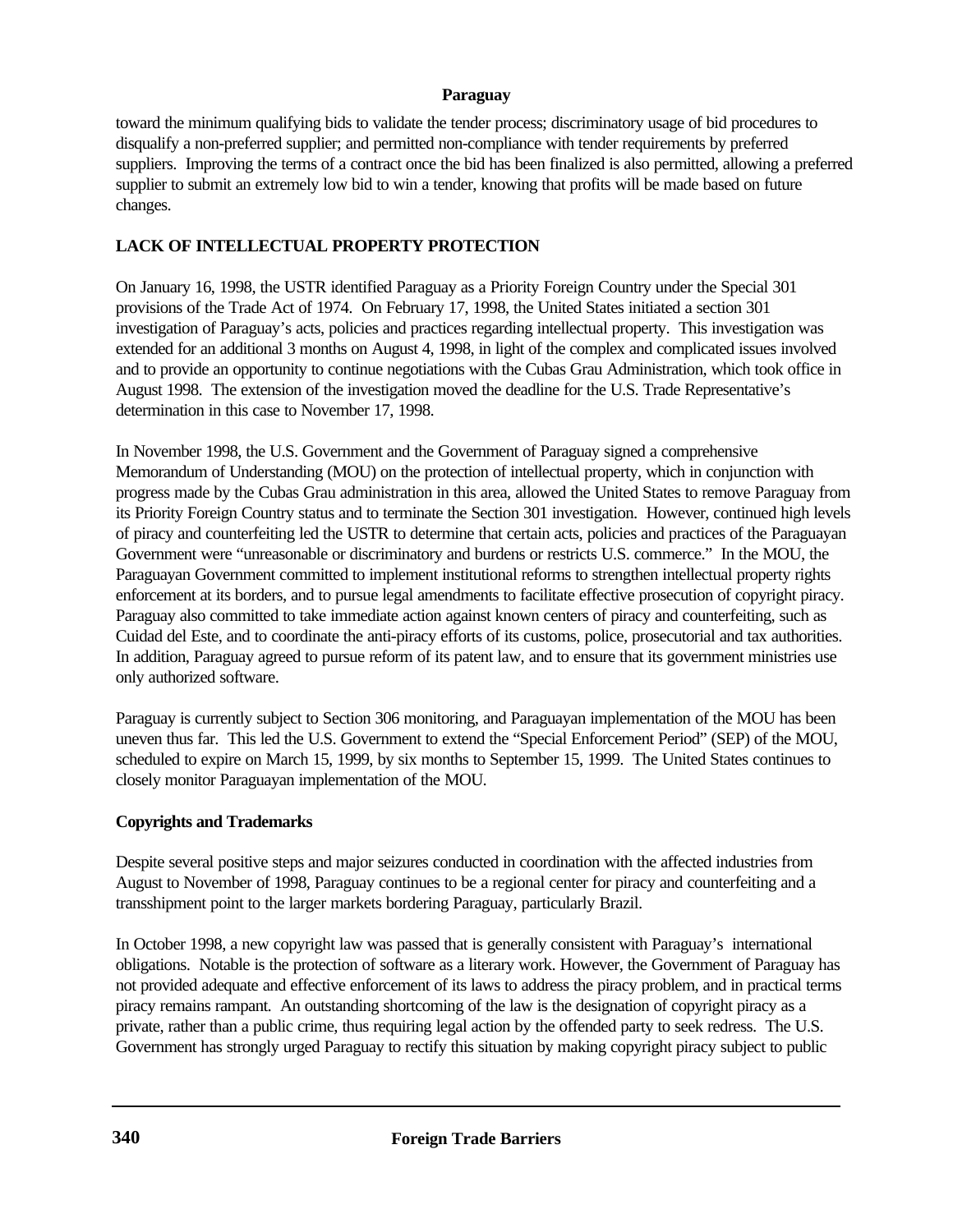## **Paraguay**

prosecution. The Government of Paraguay has consulted with the U.S. Government concerning possible solutions to this problem, but no action has been taken to date.

On a positive note, special public prosecutors have been named to deal exclusively with intellectual property crimes. Nevertheless, no significant smuggler of pirated goods yet has been prosecuted and sentenced to jail, and resolution of intellectual property cases in the courts is slow and non-transparent. A Paraguayan decree, dated December 31, 1998, calls for the use of only legal software in all federal agencies.

A new trademark law was enacted in August 1998 and provides specific protection for well-known trademarks. Stronger enforcement measures and penalties for infractions are also included in the law, but enforcement remains deficient.

#### **Patents**

Paraguay does not provide adequate and effective patent protection, especially with regard to pharmaceutical and agricultural chemical products. The Paraguayan Congress has not taken up a bill for a comprehensive patent law. A proposed bill faces significant local opposition, particularly from the domestic pharmaceutical sector.

#### **Other Intellectual Property Areas**

To date, the U.S. Government has no indication that the Government of Paraguay provides TRIPs-consistent protection for industrial designs, the layout-designs of integrated circuits, or undisclosed information (trade secrets and test data) as required by TRIPs. Paraguay joined the UPOV Convention in 1997, but implementing regulations have not been promulgated.

#### **SERVICES BARRIERS**

#### **Telecommunications Services**

ANTELCO, the state run phone company, has blocked nearly all call back services to the United States, thus maintaining a monopoly on long-distance phone service originating in Paraguay.

## **OTHER BARRIERS**

Law 194/93 established the legal regime governing relationships between foreign companies and their Paraguayan representatives. This law requires that foreign companies prove "just cause" in a Paraguayan court to terminate, modify or fail to renew contracts with Paraguayan distributors. Severe penalties and high fines result if the court determines that the relationship was ended by the foreign company without such "just cause," often leading to expensive out-of-court settlements. The rights under this law cannot be waived as part of contractual relationships between the parties. Several U.S. companies have singled out this law as a cause for concern.